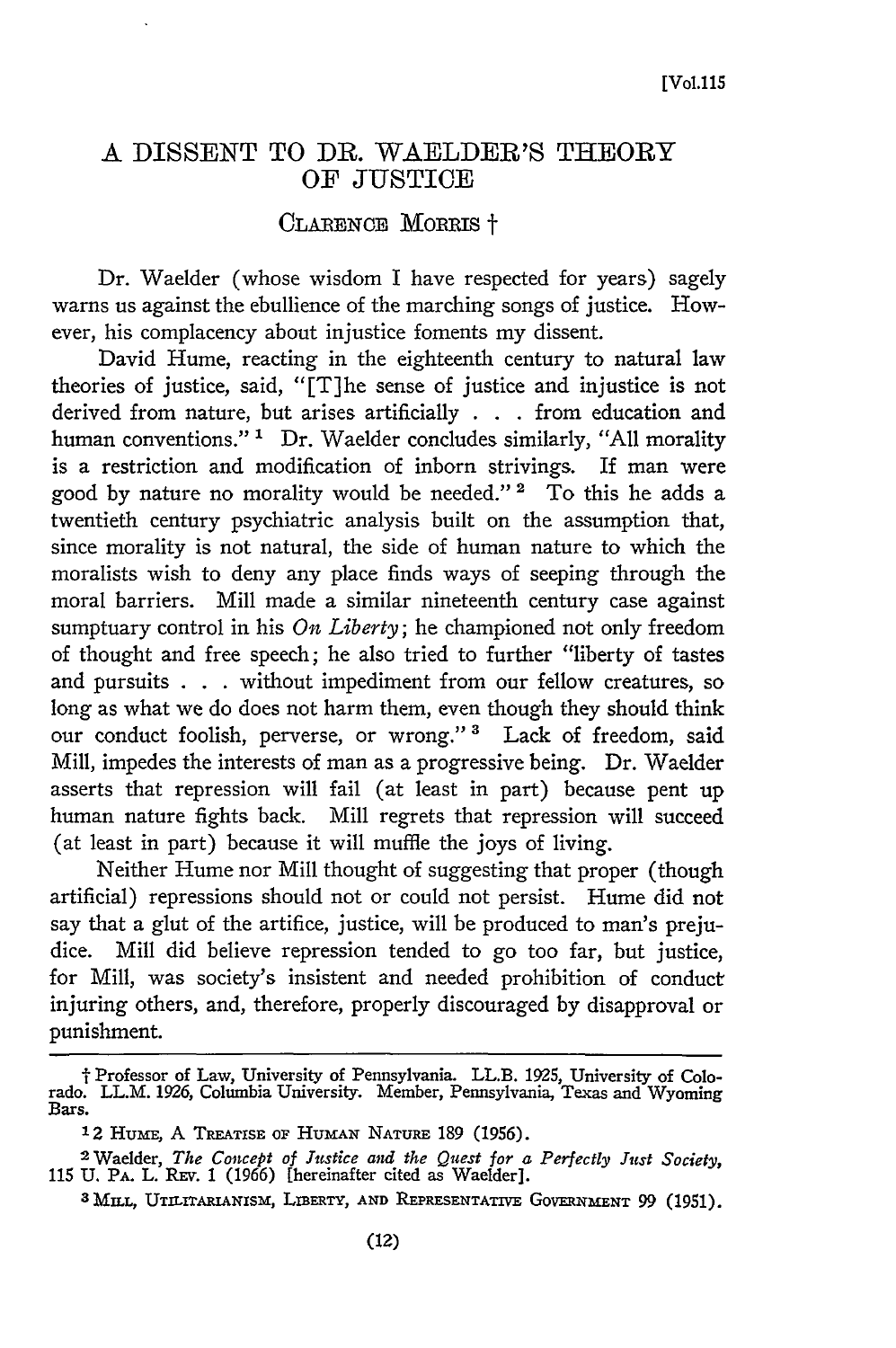The wheel, too, is a nonnatural artifact. It seldom however, even though it is artificial, overdoes the artificiality of easy rolling; it is properly controlled **by** other artifacts called brakes, which in turn are suitably tested **by** using still other artifacts called testing machines. Use of the wheel tends to flatten it, and lay it up for repairs. A flat spot on the circumference of a wheel can impede an oxcart or a streamliner; such flatness, when it occurs, however, calls for counter-action, not complacency. The invention of the wheel followed on recognition of a clumsy aspect of the natural order-an inconvenience that could be meliorated **by** technology. Evil in the social order has likewise been recognized, and meliorated **by** morality and law prohibiting such outrages as slavery, child labor, *droit du seigneur* and imprisonment for debt. Repressions of these particular aggressive practices have not always worked; we occasionally hear of misdeeds violating these prohibitions. However, the prohibitions are not, I believe, only passing and partial victories for justice. Dr. Waelder says, *"Who shall sacrifice what for the sake of whom* is a question for which [he sees] **..** no clear, unambiguous, moral answer." **'** Insofar as he means that no maxim, credo or rule book will solve all moral problems, he is, of course, correct. But powerful men can no longer claim a moral or legal right to slave labor, child labor, *jus primae noctis* or encagement of defaulting debtors. These, and many other specific advances in social justice, are widely accepted and seem quite robust. No one has successfully defined absolute justice, but men have generally agreed that certain specific injustices should be repressed.

Dr. Waelder counsels that demands for absolute justice be thought of as "conflicts of interest" so that "they can be adjusted with charity." **'** He says, "once we ideologize and moralize them and see them as conflicts between Good and Evil, they become inaccessible to compromise and thus insoluble, with nothing but violence left."<sup>6</sup> Surely we should not have proposed charitable compromise on genocide to Hitler. Either charity or compromise sometimes constitutes complicity. Of course the steps to be taken against injustice should be cooly planned, calmly executed and calculated not to be themselves unjust.

New justice of enduring value does not become a part of our morality and law in a trice. The charge that motor car manufacturers were not concerned enough with design safety was made years ago, but the accusation was, at first, hardly heard and it went long unheeded.

<sup>4</sup> Waelder 8. *5 Ibid. 8 Ibid.*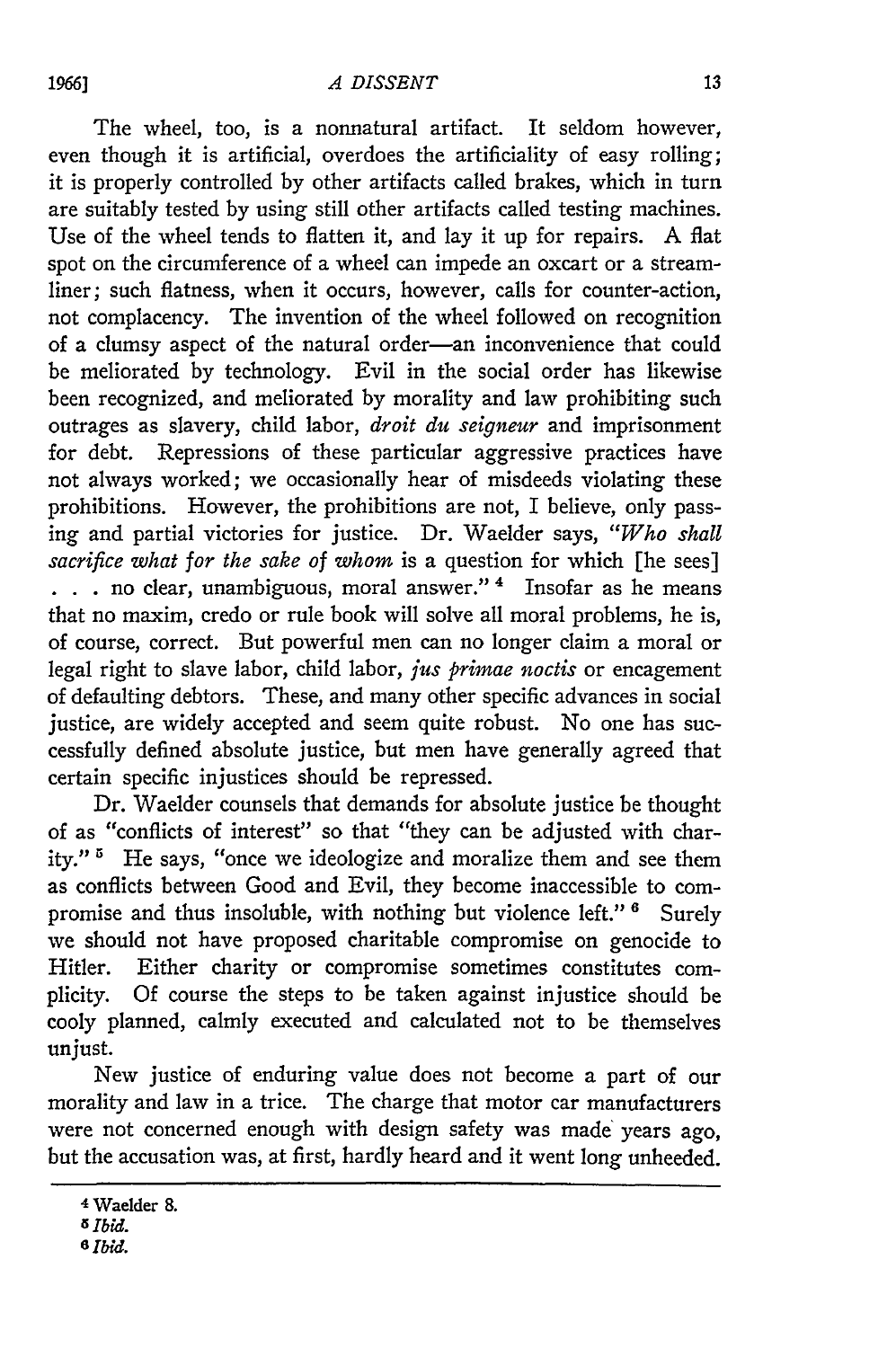On the day on which I write these words, April 26, 1966, the newspapers say that the automobile manufacturers have capitulated to the demand for legal procedures that will advance safety in car design. No doubt the technical depths of this new justice will not be fathomed for a while, and concrete legal obligations will be developed slowly. Complacency has, however, evaporated and a new specific meliorative justice will take form and persist.

Dr. Waelder is right about the dangers of "ideologizing"-a wonderful word. The marching songs of justice may impede moral advance. Men who want to go about their useful lives can be shoved into the dilemma of having either to sing themselves into hoarse hysterical turmoil or to appear insensitive to injustice. The marching songs can stiffen resistance and sometimes generate a jangle so unsettling that concerted approval of proposed change becomes unthinkable. Until emerging new just values are widely and confidently shared, new just morals are not born and new just laws are not enacted. Sober restraint, however, differs from limp resignation. The Unconcerned, who do not affirmatively hold to the belief that mankind is an end in itself, and, therefore, that a man is properly used as a means only in the service of that end, smugly ignore indignities and cruelties which should be repressed.

Dr. Waelder, it seems to me, is more than negatively complacent; he affirmatively opposes attempts to remedy inequalities because, he believes, they can be corrected only by heavy-handed authoritarianism. He tells about studies of flocks of chickens and bands of baboons that lead to discovery of their social stratification, and then says:

After this cursory glance at phenomena of the animal kingdom we may return to our question: where does justice lie? Does it lie in *sanctioning* the order established in the free play of forces, as it is rooted in nature or in individual or collective history? Or does it lie in *correcting* and changing the natural order . **. .** . In any case, we must realize that if we feel that justice demands compensating for the inequalities of the natural order, authority is needed to carry out this compensation and to maintain it against the constant pressures of the natural order to reassert itself; and the further we wish to go in correcting the natural order, *the more authoritarian the regime has to be.7*

If by this passage Dr. Waelder means no more than that governmental intervention sometimes involves pernicious regimentation, he is, of course, correct. When an untried goodness is imposed upon society, the result may be more of an imposition than a good. But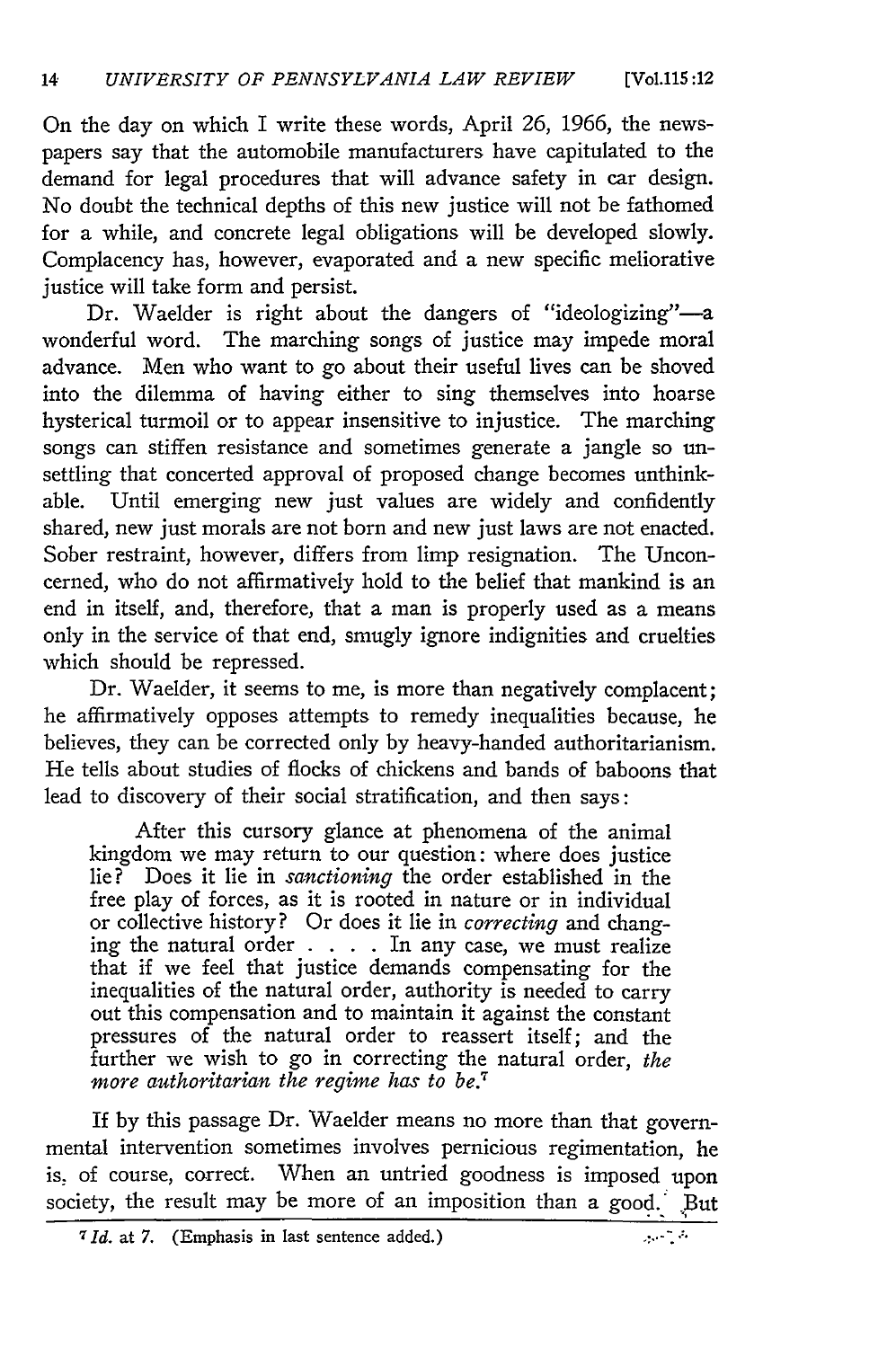can the *status quo* be changed only by strong-arming? Are effected changes invariably threatened by men who struggle to return to the *status quo ante?* Dr. Waelder looks askance when, in the name of justice, "equal treatment of all men [is advocated] regardless of how unequal they might be," 8 and especially so because "the ideal of equality of opportunity gradually turns into an ideal of equality of station." <sup>9</sup> The point he makes is that equality of station is an "unnatural" state in the societies of chickens, baboons and probably men; therefore, equality of station can endure only when an authoritarian warden constantly guards against innovations. Our experience does not bear Dr. Waelder out. In some ancient societies, for example, only a tycoon-father could afford to send daily letters by a private messenger to his distant son. Today our postal system has equalized (or almost so) that opportunity: letters are carried for a pittance to the sons of Lord Chesterfields and William Tells alike. The postal clerks who sell the stamps and sort the mails rarely draw distinctions between either father-senders or son-recipients. In this petty sphere we have equalized both opportunity and station. This insignificant example can be multiplied many times; we now enjoy many equalities of opportunity *and* station undreamed of a few generations ago. We do, of course, suffer from some regimentations also unknown to our forebears; advances, however, have not all resulted in noxious control.

Dr. Waelder discusses some hard problems. These illustrate to me that when two urgent and admirable interests clash in such a way that neither can be served except at the expense of the other, neither alternative can be properly called just or unjust. One of Dr. Waelder's examples is the dilemma of parents who can either send three normal children to college, or pay for special training for a retarded child, fitting him for uncaged life. Different people, says Dr. Waelder, will take different views as to which alternative is the more just.<sup>10</sup> In my opinion these agonized parents cannot act justly; they must find a less painful solution (or one must be afforded to them) or the justice of their decision should not be questioned. Either course will gnaw at their vitals; they should be praised if they can make either decision and not become so immobilized that they make no decision at all-to the prejudice of all four children. Outsiders who are unwilling to help, and who question the justice of either choice, are impertinent-to say the least.

Men's lives on earth have always been and will continue to be imperfect. Where man does not know how to be just, justice cannot

 $\mathcal{L} \subset \mathcal{L}$ 

*<sup>8</sup> Id.* **at 2. 9** *Id.* **at 3.** *1I d.* at **7.**